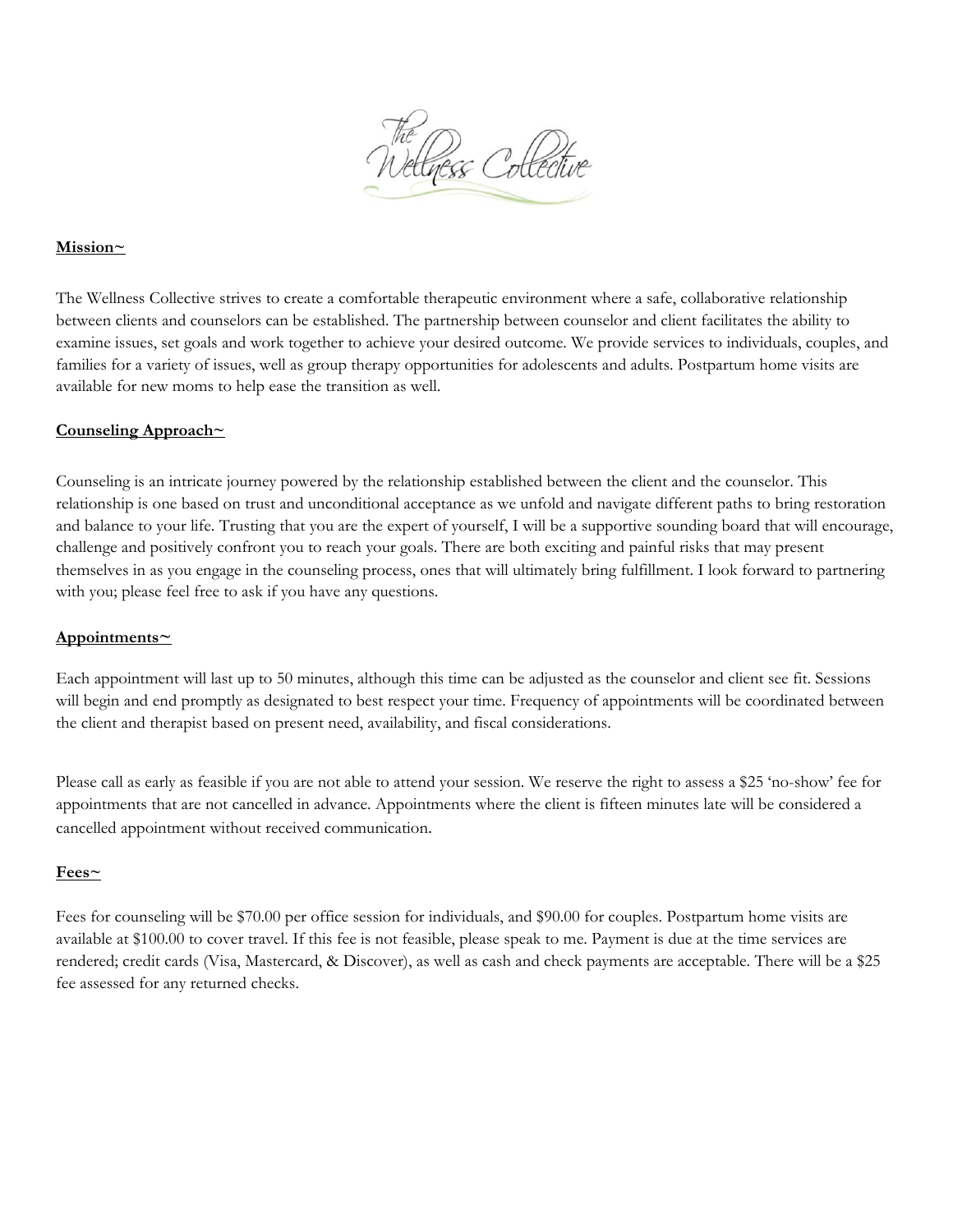## **Minors~**

Except during sessions, all minors must be accompanied by a parent or guardian. When a minor is in session with his/her therapist, a guardian must be present in the waiting room. If you are under 18 years old, your guardian has legal rights to your file and may give permission to release information.

For adults attending sessions, please understand that this intimate time of self focus is productive only without distractions. Please do not bring children or infants to your session; we will be more than happy to reschedule a better time for you if childcare is unavailable.

## **Professional Roles/Boundaries~**

Your therapist holds many roles within the community. You may, therefore, encounter your therapist outside of the counseling setting. Should this happen, your confidentiality will be protected by not acknowledging our relationship unless initiated by you.

## **Confidentiality~**

All of our conversations are sanctioned as confidential according to Michigan state laws. There are a few exceptions that would make a breach of this necessary. These include:

- If you threaten to harm yourself or others
- If you report abuse or neglect of a child, disabled, or elderly person
- If you report sexual exploitation by a health professional
- Report of your intent to commit a felony
- If your counseling records are subpoenaed by a state or federal court
- If you sign a Third Party Release Form.

# **Your File & Rights~**

As mandated by law, counselors must keep records of their clients. Your file will contain your signed Informed Consent form, case notes, treatment plans, and any worksheets you complete, handouts etc. If at any time you would like to review your file, please let me know and we will schedule a time for this purpose.

As a respected client, you have the right to refuse any suggestions given to you in the counseling session. You have the right to not talk about something that you don't want to. You also have the right to inform us should you decide to end counseling. In this case, we request that you schedule a final session to bring closure to our work together.

# **Education~**

# *Claire Maurer-Hogan, MA, LPC, NCC*

License Number 6401011778 Masters of Arts, Professional Counseling Central Michigan University